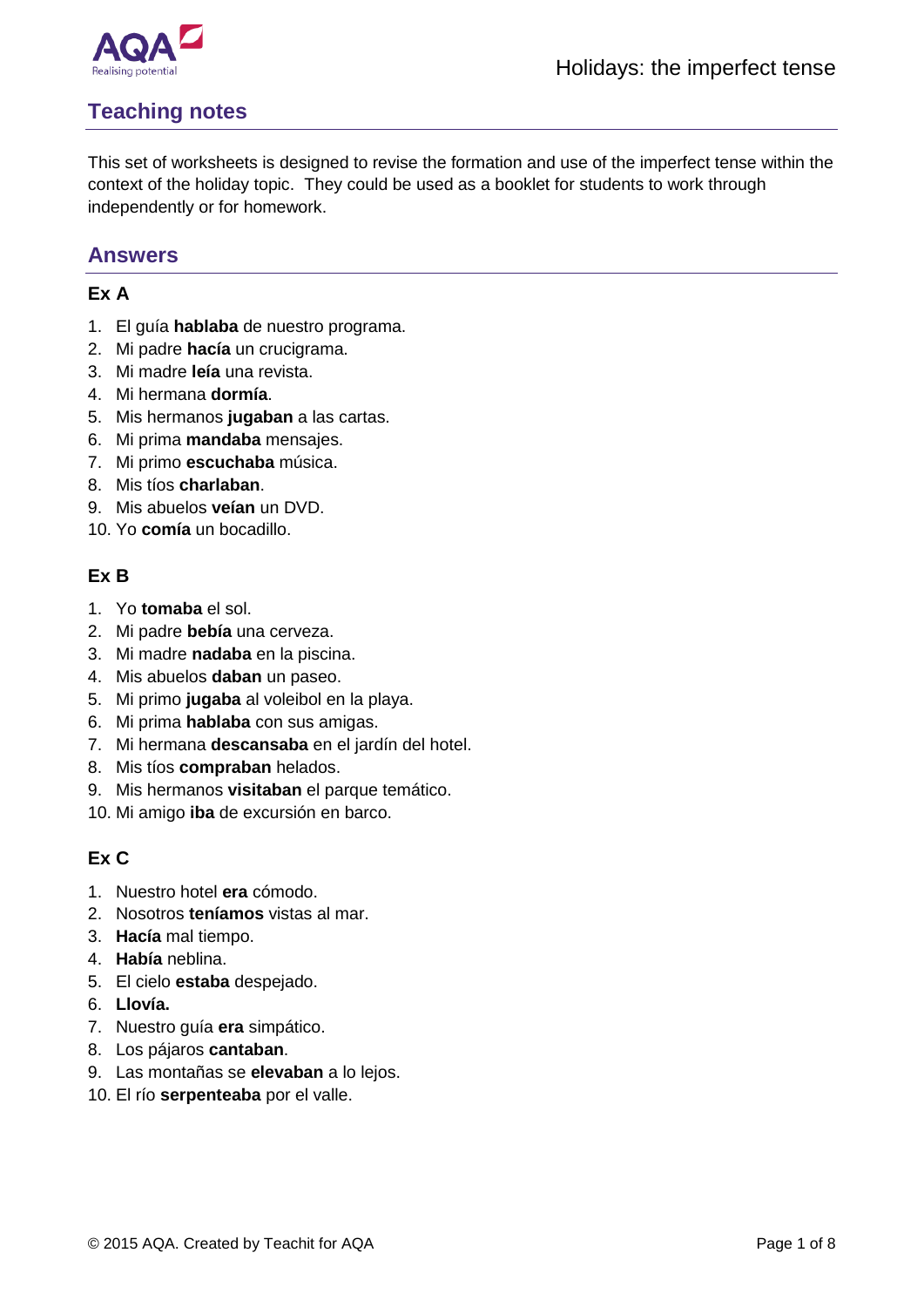## **Ex D**

Durante las vacaciones, **íbamos** normalmente a visitar a nuestros abuelos. **Vivían** en el campo. **Había** mucho que hacer. Cuando mis padres **hacían** senderismo, mi madre **dibujaba** el paisaje. Mi padre **observaba** la fauna con sus gemelos. Yo **montaba** en bicicleta o **paseaba** al perro. ¡Al perro le **encantaba** perseguir conejos! Mi hermana **prefería** montar a caballo. A mi abuelo le **gustaba** ir de pesca y a veces le **acompañábamos** y **merendábamos** junto al río. Si **hacía** calor, **nadábamos** en el río. Mis abuelos **tenían** un jardín precioso y cuando **estábamos** allí **ayudábamos** con la jardinería. Mi abuela **cocinaba** muy bien y siempre **comíamos** de maravilla. No **veíamos** nunca la televisión pero no la **echábamos** de menos. **Éramos** muy felices en aquella época. Y tú ¿qué **hacías** cuando **eras** joven? ¿Dónde **pasabas** las vacaciones?

## **Ex E**

- 1. My grandparents used to live in **the country**.
- 2. When my parents went rambling, my mother would **draw the landscape**.
- 3. My father would observe **the wildlife**.
- 4. I used to **ride a bike** and **walk the dog**.
- 5. The dog loved chasing **rabbits**.
- 6. My sister preferred to **go horse-riding**.
- 7. My grandfather enjoyed **fishing**.
- 8. Sometimes we went with him and had a picnic by **the river**.
- 9. If it was hot we would **swim in the river**.
- 10. We used to help our grandparents with **the gardening**.
- 11. My grandmother was good at **cooking**.
- 12. We never **watched television** but **we didn't miss it**.
- 13. We were very **happy**.

### **Ex F**

|    | 1. I was playing tennis when I sprained my<br>ankle.           | <b>Jugaba</b> al tenis cuando me torcí el tobillo.             |   |
|----|----------------------------------------------------------------|----------------------------------------------------------------|---|
|    | 2. We used to go out in the evening.                           | <b>Salíamos</b> por la tarde.                                  | 3 |
| 3. | My mother was driving when we had a<br>puncture.               | Mi madre <b>conducía</b> cuando tuvimos un<br>pinchazo.        | 1 |
| 4. | I used to like ice creams.                                     | Me gustaban los helados.                                       | 3 |
|    | 5. <b>There were</b> lots of tourists.                         | <b>Había</b> muchos turistas.                                  | 2 |
|    | 6. I was eating seafood when I began to feel<br>unwell.        | <b>Comía</b> mariscos cuando empecé a<br>sentirme mal.         | 1 |
|    | 7. We used to stay on a campsite.                              | Nos quedábamos en un camping.                                  | 3 |
| 8. | In those days they spent their holidays on<br>the coast.       | En aquella época <b>pasaban</b> las vacaciones<br>en la costa. | 3 |
| 9. | <b>Did you prefer</b> going to the beach or to the<br>country? | ¿ <b>Preferías</b> ir a la playa o al campo?                   | 3 |
|    | 10. The weather was fine.                                      | Hacía buen tiempo.                                             | 2 |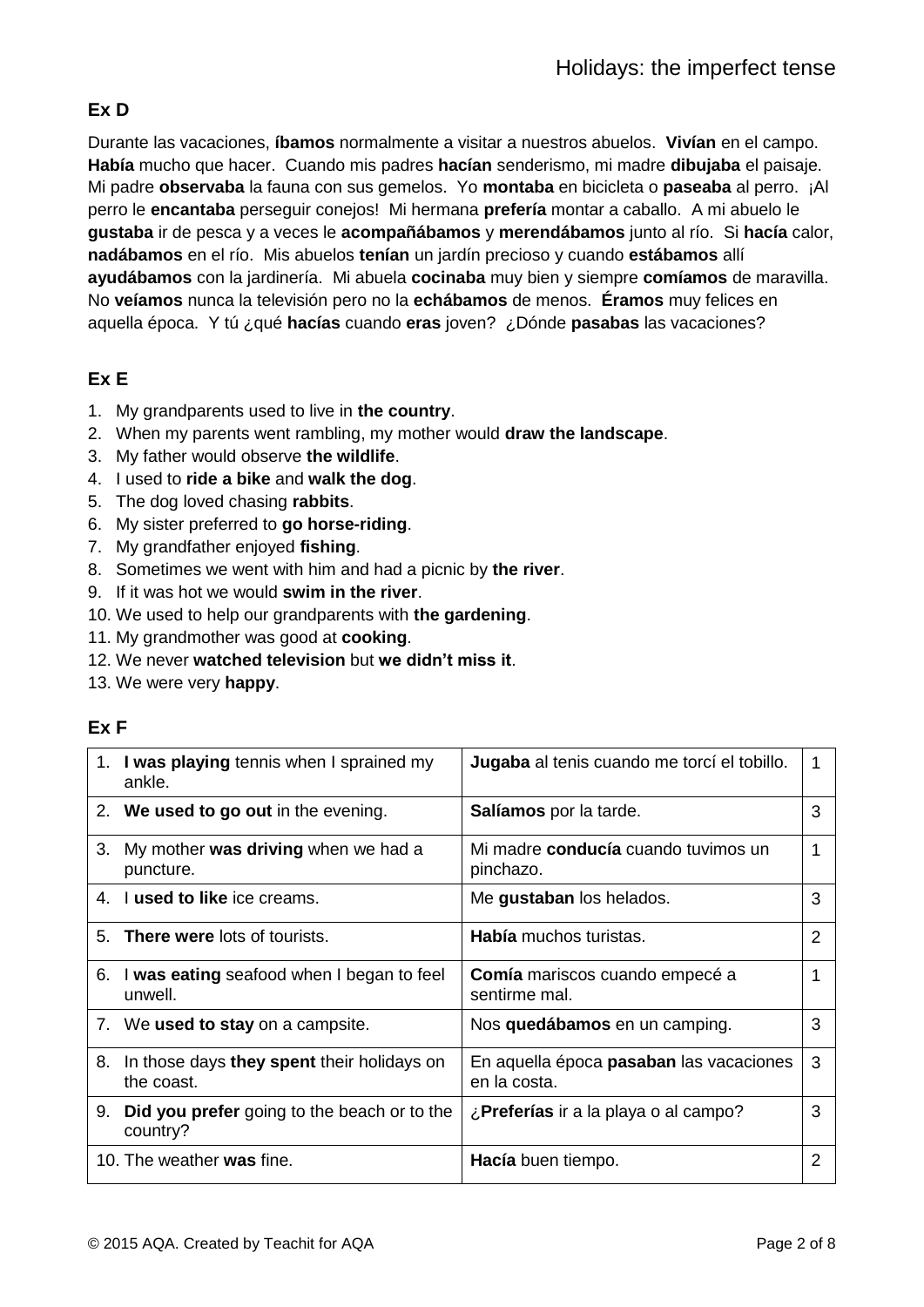## **The imperfect tense**

To form the **imperfect** tense, remove the *–ar*, –*er* or *–ir* from the infinitive and add the following endings:

|                | viajar      | comer    | salir            |
|----------------|-------------|----------|------------------|
|                | (to travel) | (to eat) | (to leave)       |
|                | viajaba     | comía    | salía            |
| You (singular) | viajabas    | comías   | salías           |
| He/She/It      | viajaba     | comía    | sal <b>ía</b>    |
| We             | viajábamos  | comíamos | sal <b>íamos</b> |
| You (plural)   | viajabais   | comíais  | sal <b>íais</b>  |
| They           | viajaban    | comían   | sal <b>ían</b>   |

The verb *ver* is slightly irregular in that the normal endings are added to *ve–.* Otherwise, there are only two verbs which don't follow the regular pattern:

|                | ver      |         | ser     |
|----------------|----------|---------|---------|
|                | (to see) | (to go) | (to be) |
|                | veía     | iha     | era     |
| You (singular) | veías    | ibas    | eras    |
| He/She /lt     | veía     | iha     | era     |
| We             | veíamos  | íbamos  | éramos  |
| You (plural)   | veíais   | ibais   | erais   |
| Thev           | veían    | ihan    | eran    |

The imperfect of *hay* is *había* (there was / there were / there used to be). This is formed just as you would expect from the verb *haber*.

The imperfect is used in three main ways.

- 1) To say what **was going on** when something else happened (in the preterite): *Tomaba el sol en la playa cuando cogí una insolación.* I was sunbathing on the beach when I got sunstroke.
- 2) To **give background description** or **set the scene** when talking about the past: *El paisaje era muy pintoresco.* The landscape was very picturesque.

*El sol brillaba pero hacía fresquito.* The sun was shining but it was chilly.

3) To say what you **used to do** or how things **used to be:** *Cuando era joven, veraneaba en Swanage.* When I was young, I used to spend the summer in Swanage.

*Mis abuelos no podían ir de vacaciones.* My grandparents couldn't go on holiday.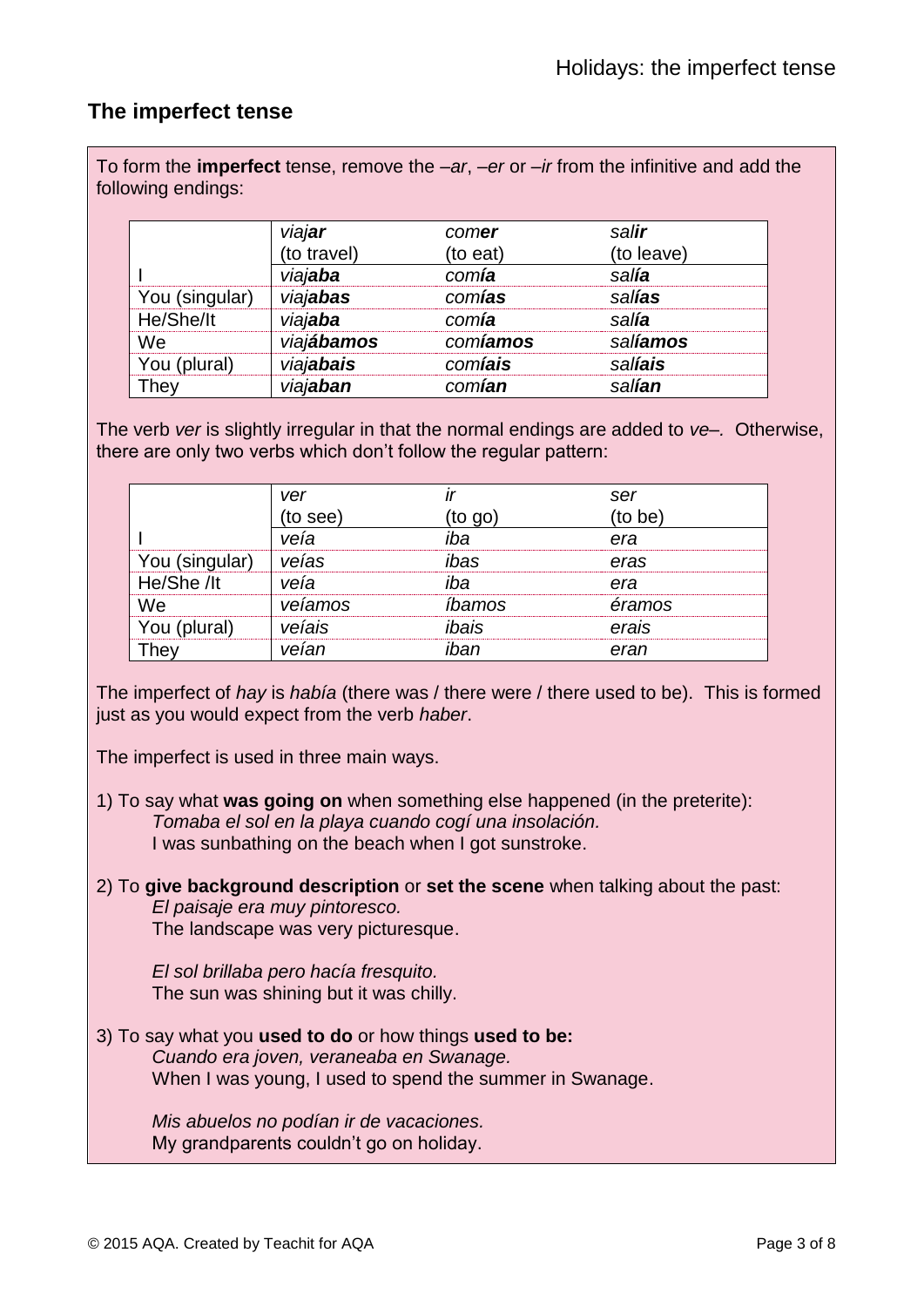To practise saying what **was going on** when something else happened, complete the following holiday scenarios.

**Ex A** As you were returning from a day trip, your coach had a minor accident. What were the different members of your family doing at the time? Put the verbs in brackets into the correct form of the imperfect.

#### **Cuando ocurrió el accidente …**

- 1. El guía hablaba (**hablar**) de nuestro programa.
- 2. Mi padre **\_\_\_\_\_\_\_\_\_\_\_\_\_\_\_** (**hacer**) un crucigrama.
- 3. Mi madre **\_\_\_\_\_\_\_\_\_\_\_\_\_\_\_** (**leer**) una revista.
- 4. Mi hermana **\_\_\_\_\_\_\_\_\_\_\_\_\_\_\_** (**dormir**).
- 5. Mis hermanos **\_\_\_\_\_\_\_\_\_\_\_\_\_\_\_** (**jugar**) a las cartas.
- 6. Mi prima **\_\_\_\_\_\_\_\_\_\_\_\_\_\_\_** (**mandar**) mensajes.
- 7. Mi primo **\_\_\_\_\_\_\_\_\_\_\_\_\_\_\_** (**escuchar**) música.
- 8. Mis tíos **\_\_\_\_\_\_\_\_\_\_\_\_\_\_\_** (**charlar**).
- 9. Mis abuelos **\_\_\_\_\_\_\_\_\_\_\_\_\_\_\_** (**ver**) un DVD.
- 10.Yo **\_\_\_\_\_\_\_\_\_\_\_\_\_\_\_** (**comer**) un bocadillo.

**Ex B** The next day your family were all enjoying themselves around the resort when there was a sudden storm. What were they doing at the moment it broke?

#### **Cuando estalló la tormenta …**

- 1. Yo **\_\_\_\_\_\_\_\_\_\_\_\_\_\_\_** (**tomar**) el sol.
- 2. Mi padre **\_\_\_\_\_\_\_\_\_\_\_\_\_\_\_** (**beber**) una cerveza.
- 3. Mi madre **\_\_\_\_\_\_\_\_\_\_\_\_\_\_\_** (**nadar**) en la piscina.
- 4. Mis abuelos **\_\_\_\_\_\_\_\_\_\_\_\_\_\_\_** (**dar**) un paseo.
- 5. Mi primo **\_\_\_\_\_\_\_\_\_\_\_\_\_\_\_** (**jugar**) al voleibol en la playa.

© 2015 AQA. Created by Teachit for AQA Page 4 of 8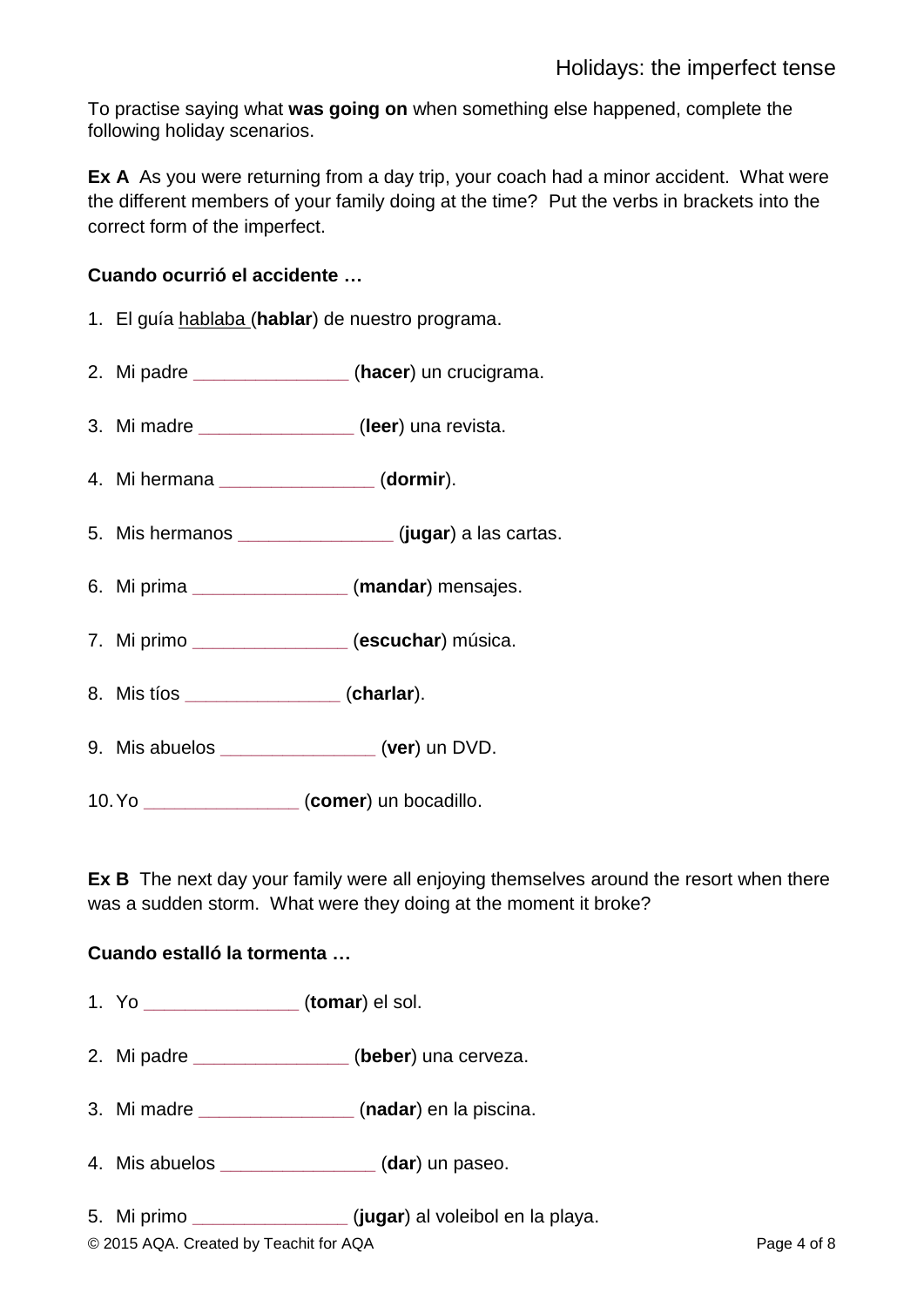- 6. Mi prima **\_\_\_\_\_\_\_\_\_\_\_\_\_\_\_** (**hablar**) con sus amigas.
- 7. Mi hermana **\_\_\_\_\_\_\_\_\_\_\_\_\_\_\_** (**descansar**) en el jardín del hotel.
- 8. Mis tíos **\_\_\_\_\_\_\_\_\_\_\_\_\_\_\_** (**comprar**) helados.
- 9. Mis hermanos **\_\_\_\_\_\_\_\_\_\_\_\_\_\_\_** (**visitar**) el parque temático.
- 10.Mi amigo **\_\_\_\_\_\_\_\_\_\_\_\_\_\_\_** (**ir**) de excursión en barco.

**Ex C** To practise giving **background description** and **setting the scene**, put the verbs in brackets into the correct form of the imperfect.

- 1. Nuestro hotel era (**ser**) cómodo.
- 2. Nosotros **\_\_\_\_\_\_\_\_\_\_\_\_\_\_\_** (**tener**) vistas al mar.
- 3. **\_\_\_\_\_\_\_\_\_\_\_\_\_\_\_** (**hacer**) mal tiempo.
- 4. **\_\_\_\_\_\_\_\_\_\_\_\_\_\_\_** (**haber**) neblina.
- 5. El cielo **\_\_\_\_\_\_\_\_\_\_\_\_\_\_\_** (**estar**) despejado.
- 6. **\_\_\_\_\_\_\_\_\_\_\_\_\_\_\_** (**llover**).
- 7. Nuestro guía **\_\_\_\_\_\_\_\_\_\_\_\_\_\_\_** (**ser**) simpático.
- 8. Los pájaros **\_\_\_\_\_\_\_\_\_\_\_\_\_\_\_** (**cantar**).
- 9. Las montañas se **\_\_\_\_\_\_\_\_\_\_\_\_\_\_\_** (**elevar**) a lo lejos.
- 10.El río **\_\_\_\_\_\_\_\_\_\_\_\_\_\_\_** (**serpentear**) por el valle.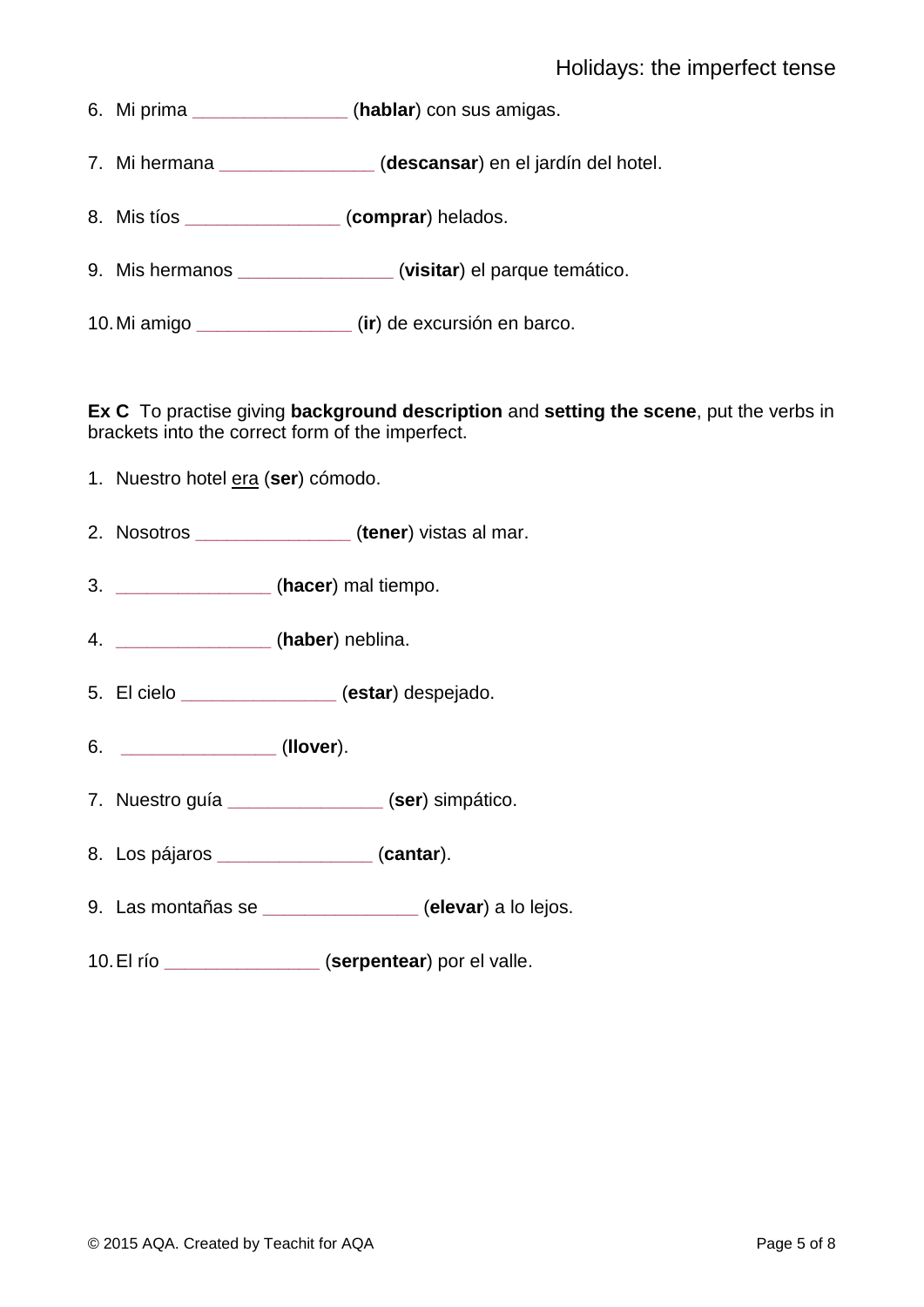**Ex D** Rafa is reminiscing about the family holidays he used to go on as a child.

To practise saying what you **used to do** or how things **used to be**, put the verbs in brackets into the correct form of the imperfect. The number tells you which part of the verb you will need:

|                                                                          | $1 = I$ , $2 = you$ (singular), $3 = he/she/it$ , $4 = we$ , $5 = you$ (plural), $6 = they$ .                                          |                                                                                                                                                                                                                                                                                                                                                                                                                  |
|--------------------------------------------------------------------------|----------------------------------------------------------------------------------------------------------------------------------------|------------------------------------------------------------------------------------------------------------------------------------------------------------------------------------------------------------------------------------------------------------------------------------------------------------------------------------------------------------------------------------------------------------------|
|                                                                          | Durante las vacaciones, <i>ibamos</i> (ir <sup>4</sup> ) normalmente a visitar a nuestros abuelos.                                     |                                                                                                                                                                                                                                                                                                                                                                                                                  |
|                                                                          | ______________ (vivir <sup>6</sup> ) en el campo. _____________ (haber <sup>3</sup> ) mucho que hacer.                                 |                                                                                                                                                                                                                                                                                                                                                                                                                  |
|                                                                          | Cuando mis padres ________________ (hacer <sup>6</sup> ) senderismo, mi madre                                                          |                                                                                                                                                                                                                                                                                                                                                                                                                  |
|                                                                          | ______________ (dibujar <sup>3</sup> ) el paisaje. Mi padre ______________                                                             |                                                                                                                                                                                                                                                                                                                                                                                                                  |
| (observar <sup>3</sup> ) la fauna con sus gemelos.                       |                                                                                                                                        |                                                                                                                                                                                                                                                                                                                                                                                                                  |
|                                                                          | Yo $\frac{1}{\sqrt{1-\frac{1}{2}}}\$ (montar <sup>1</sup> ) en bicicleta o $\frac{1}{\sqrt{1-\frac{1}{2}}}\$ (pasear <sup>1</sup> ) al |                                                                                                                                                                                                                                                                                                                                                                                                                  |
|                                                                          | perro. ¡Al perro le ____________ (encantar <sup>3</sup> ) perseguir conejos!                                                           |                                                                                                                                                                                                                                                                                                                                                                                                                  |
|                                                                          | Mi hermana $\frac{1}{\sqrt{1-\frac{1}{2}}}\left(\text{preferir}^{3}\right)$ montar a caballo. A mi abuelo le                           |                                                                                                                                                                                                                                                                                                                                                                                                                  |
|                                                                          |                                                                                                                                        | (gustar <sup>3</sup> ) ir de pesca y a veces le ____________ (acompañar <sup>4</sup> )                                                                                                                                                                                                                                                                                                                           |
|                                                                          | y ________________ (merendar <sup>4</sup> ) junto al río. Si ______________ (hacer <sup>3</sup> ) calor,                               |                                                                                                                                                                                                                                                                                                                                                                                                                  |
| $\frac{1}{\sqrt{1-\frac{1}{2}}}\left( \text{nadar}^4 \right)$ en el río. |                                                                                                                                        |                                                                                                                                                                                                                                                                                                                                                                                                                  |
|                                                                          |                                                                                                                                        | Mis abuelos ________________ (tener <sup>6</sup> ) un jardín precioso y cuando ______________                                                                                                                                                                                                                                                                                                                    |
|                                                                          |                                                                                                                                        | (estar <sup>4</sup> ) allí ________________(ayudar <sup>4</sup> ) con la jardinería. Mi abuela _______________                                                                                                                                                                                                                                                                                                   |
|                                                                          | $(cocinar3)$ muy bien y siempre __________________(comer <sup>4</sup> ) de maravilla.                                                  |                                                                                                                                                                                                                                                                                                                                                                                                                  |
|                                                                          |                                                                                                                                        | No $\frac{1}{\sqrt{1-\frac{1}{2}}\sqrt{1-\frac{1}{2}}\sqrt{1-\frac{1}{2}}\sqrt{1-\frac{1}{2}}\sqrt{1-\frac{1}{2}}\sqrt{1-\frac{1}{2}}\sqrt{1-\frac{1}{2}}\sqrt{1-\frac{1}{2}}\sqrt{1-\frac{1}{2}}\sqrt{1-\frac{1}{2}}\sqrt{1-\frac{1}{2}}\sqrt{1-\frac{1}{2}}\sqrt{1-\frac{1}{2}}\sqrt{1-\frac{1}{2}}\sqrt{1-\frac{1}{2}}\sqrt{1-\frac{1}{2}}\sqrt{1-\frac{1}{2}}\sqrt{1-\frac{1}{2}}\sqrt{1-\frac{1}{2}}\sqrt{$ |
|                                                                          | menos. _________________ (ser <sup>4</sup> ) muy felices en aquella época.                                                             |                                                                                                                                                                                                                                                                                                                                                                                                                  |
|                                                                          |                                                                                                                                        | Y tú ¿qué __________________(hacer <sup>2</sup> ) cuando _______________(ser <sup>2</sup> ) joven? ¿Dónde                                                                                                                                                                                                                                                                                                        |
| (pasar <sup>2</sup> ) las vacaciones?                                    |                                                                                                                                        |                                                                                                                                                                                                                                                                                                                                                                                                                  |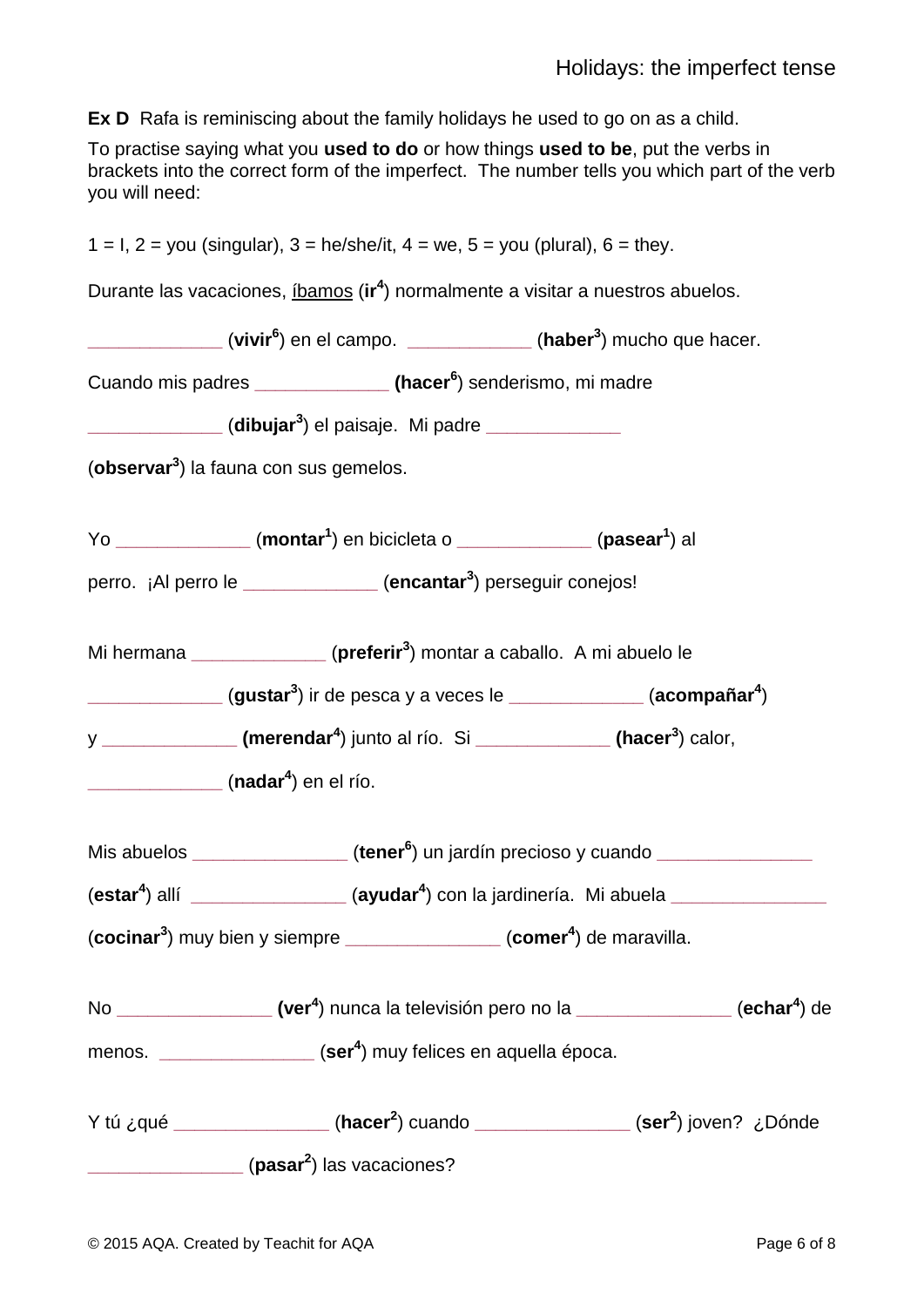#### **Ex E Complete this summary to check that you have understood the passage from the previous exercise**.

| 1. My grandparents used to live in _________________.              |
|--------------------------------------------------------------------|
| 2. When my parents went rambling, my mother would _______________. |
| 3. My father would observe _______________.                        |
|                                                                    |
| 5. The dog loved chasing _______________.                          |
| 6. My sister preferred to ________________.                        |
| 7. My grandfather enjoyed __________________.                      |
| 8. Sometimes we went with him and had a picnic by _______________. |
| 9. If it was hot we would $\frac{1}{2}$ .                          |
| 10. We used to help our grandparents with ________________.        |
| 11. My grandmother was good at ________________.                   |
|                                                                    |
|                                                                    |